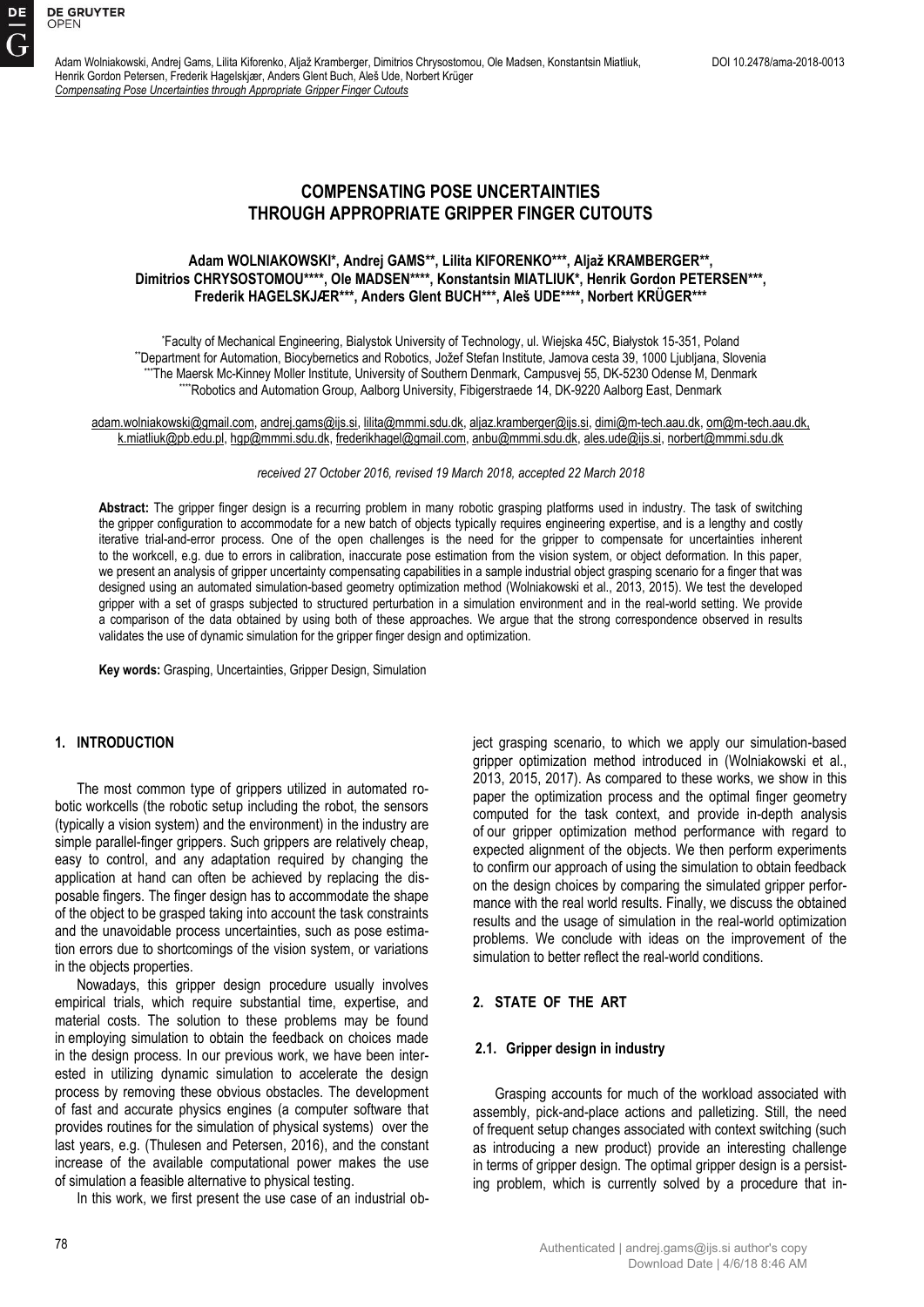volves a costly and time-consuming trial-and-error process. The engineering expertise necessary to produce proper finger designs is based on heuristics, collected in general guidelines, such as (Causey, 2003; Monkman et al., 2007; Wolf et al., 2005; Tarnowski, 1997; Siiliano and Khatib, 2008; Carbone, 2013; Causey and Quinn, 1998). The guidelines stress the importance of minimizing gripper weight and footprint to increase the system throughput and decrease the cost, and to provide secure grasping of the handled parts.

These aims are solved by introducing gripper design features, such as cutouts (A slot in the finger surface designed to interact with the grasped objects) that embrace the grasped parts, or chamferings to reduce the gripper interference. A body of work focused on gripper design utilizing these features is present, and several overviews, such as (Boubekri and Chakraborty, 2002), have been published. Additionally, a lot of research has been devoted to the design of gripper mechanisms (Krenich, 2004; Cuadrado et al., 2004; Lanni and Ceccarelli, 2009; Ceccarelli et al., 2002). Some work has been done on the topic of gripper jaw design (Zhang et al., 2001; Zhang and Goldberg, 2006).

### **2.2. Gripper learning in simulation**

The established gripper design and development process based on iterative resource and time-consuming real-world testing makes it prohibitively expensive for implementation in industrial ventures which require frequent context switching.

The usage of simulation in the design process of object aligning gripper jaws has been previously discussed in (Ellekilde and Petersen, 2006).

In (Wolniakowski et al., 2013), we have presented a general and flexible method that allows to compute an array of gripper Quality Indices based on statistical analysis of the simulated grasp outcomes. In (Wolniakowski et al., 2015) and (Wolniakowski et al., 2017), we have extended our method with additional alignment quality assessment, proposed the gripper finger parametrization, and shown an optimization procedure that yields gripper designs optimized for specific.

## **3. METHODS**

#### **3.1. Gripper evaluation**

The gripper evaluation method based on dynamic simulation (in dynamic simulation, the object movements are calculated based on the object contacts, forces and torques, as opposed to kinematic simulation, which uses velocity and position trajectories) of grasps has been introduced and described in detail in our previous works (Wolniakowski et al., 2013, 2015, 2017). We will, however, present the key concepts here for the sake of completeness.



**Fig. 1.** Overview of the gripper evaluation procedure based on dynamic simulation of the grasping

An overview of our evaluation process is presented in Fig. 1. The input of the procedure consists of the proposed gripper design, the object model, and the task context. The context includes the description of the environment, and the grasping process to be simulated, together with the task constraints.

The evaluation process starts with the generation of a set of candidate grasps to be simulated in the surrogate scenario. The grasps are either planned, or drawn from a random distribution based on the predicted noise levels. The grasps are then executed in simulation and the statistics and the data collected. Based on these, several Quality Indices are calculated:

- *Success Index* (S) quantifies the percentage of succesfully executed grasps,
- *Coverage Index* (C) describes the gripper versatility in approaching the object,
- *Alignment Index* (A) describes the gripper ability to force predictable poses on the grasped object countering the pose estimation uncertainty,
- *Wrench Index* (W) defines how secure the grasps executed by the gripper are.
- *Robustness Index* (R) quantifies the gripper performance in the presence of process noise,
- *Stress Index* (T) illustrates the structural robustness of the design,
- *Volume Index (*V) defines the cost of the gripper design

(in the case of printed fingers (printed fingers are produced using additive manufacturing processes)).

#### **3.2. Gripper optimization**

Gripper design optimization builds on the evaluation method described above. A numerical optimization algorithm performing iterative evaluation of the gripper design paramatrized by a vector of design variables gradually approaches the best solution. In this work, we have solved the problem of optimizing the gripper cutout for the task of grasping a small metal object – the magnet. The target object and the task environment in both reality and in simulation are presented in Fig. 2.

The optimization problem is formulated as follows. The goal is to find the values of the parameters of the finger geometry, which yield the maximum value of the selected objective:

$$
x_{opt} = \underset{x \in \mathbb{R} \mid x_{min} \leq x \leq x_{max}}{\argmax} f(x), \tag{1}
$$

where x is the vector of the design parameters,  $x_{min}$  and  $x_{max}$ are the limits on the parameter values and  $f(x)$  is the objective:

$$
f(x) = (\prod_{i=1}^{n} q_i w_i)^{1/\sum_{i=1}^{n} w_i}, \qquad (2)
$$

where  $q = [ S, C, A, W, R, T, V ]$  is the vector of Quality Indices, and  $w = [w_1, w_2, ..., w_n]$  is the vector of individual weights.

79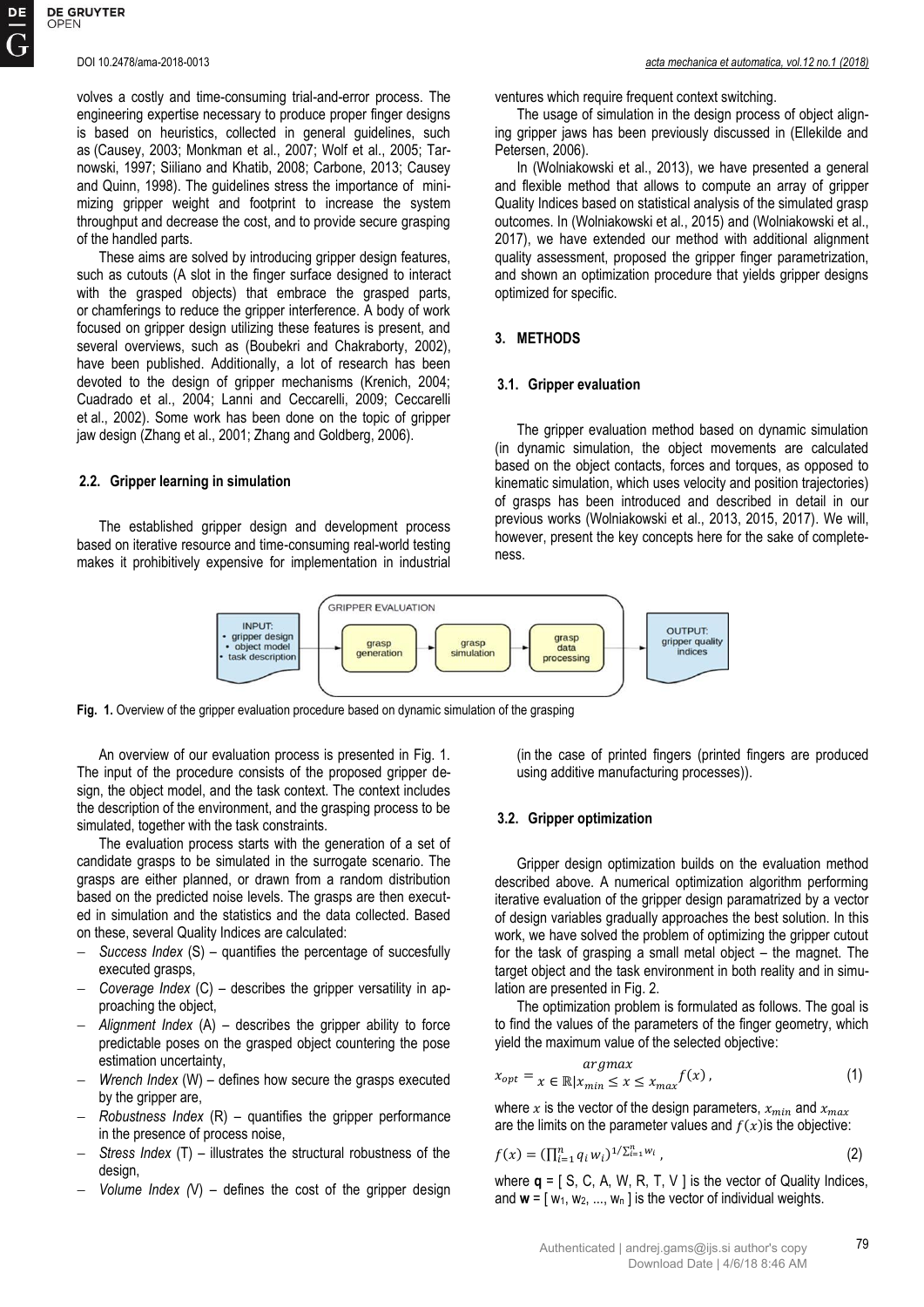Adam Wolniakowski, Andrej Gams, Lilita Kiforenko, Aljaž Kramberger, Dimitrios Chrysostomou, Ole Madsen, Konstantsin Miatliuk, DOI 10.2478/ama-2018-0013 Henrik Gordon Petersen, Frederik Hagelskjær, Anders Glent Buch, Aleš Ude, Norbert Krüger *Compensating Pose Uncertainties through Appropriate Gripper Finger Cutouts*





Fig. 2. The magnet grasping task: real setting (on the left) and the simulated scenario (on the right)

The Fig. 3. presents the parametrization of a simple trapezoidal cutout for the gripper finger. The vector x of the design variables controls the shape of the cutout:

$$
x = [d, w, \alpha_1, \alpha_2], \tag{3}
$$

where d is the *cutout depth*,w is the *cutout width*, $\alpha_1$  is the *cutout angle #1*, and  $\alpha_2$  is the *cutout angle #2* (as indicated in Fig. 3). The values for the lower and upper bounds on the parameter values  $x$  are presented in Tab. 1.

Tab. 2. presents the values of the individual Quality Index weights used in this work in the computation of the objective function  $f(x)$ .

## **Tab. 1.** Bounds of the design variables

| parameter | d [m] | w [m]         | <b>FOT</b><br>α1 | α2 [°] |
|-----------|-------|---------------|------------------|--------|
| mın       |       |               |                  |        |
| max       | 0.01  | ስ ስ1<br>v.v i | 180              | 180    |

**Tab. 2.** Weights wi assigned to the individual Quality Indices in the objective function calculation

| QI<br>$\mathbf{I}$ |     | u | W    | ., |      |      |
|--------------------|-----|---|------|----|------|------|
| Wi                 | 0.1 |   | υ. ι |    | 0.01 | 0.01 |



**Fig. 3.** The parametrization of the trapezoidal cutout. Top: the view of the inner surface of the finger. Bottom: the length-wise crossection of the finger. The coordinates are defined with respect to the TCP frame shown



**Fig. 4.** The shape of the QI evaluations for the trapezoidal cutout parameters during the optimization process. Top row: quality evaluation for the change in cutout depth (on the left) and cutout width (on the right). Bottom row: evaluations for cutout angle #1 (on the left) and cutout angle #2 (on the right). Vertical black lines indicate the optimal values chosen for the individual parameters. Green line – Success Index, orange – Alignment Index, blue – Wrench Index, solid black – f(x)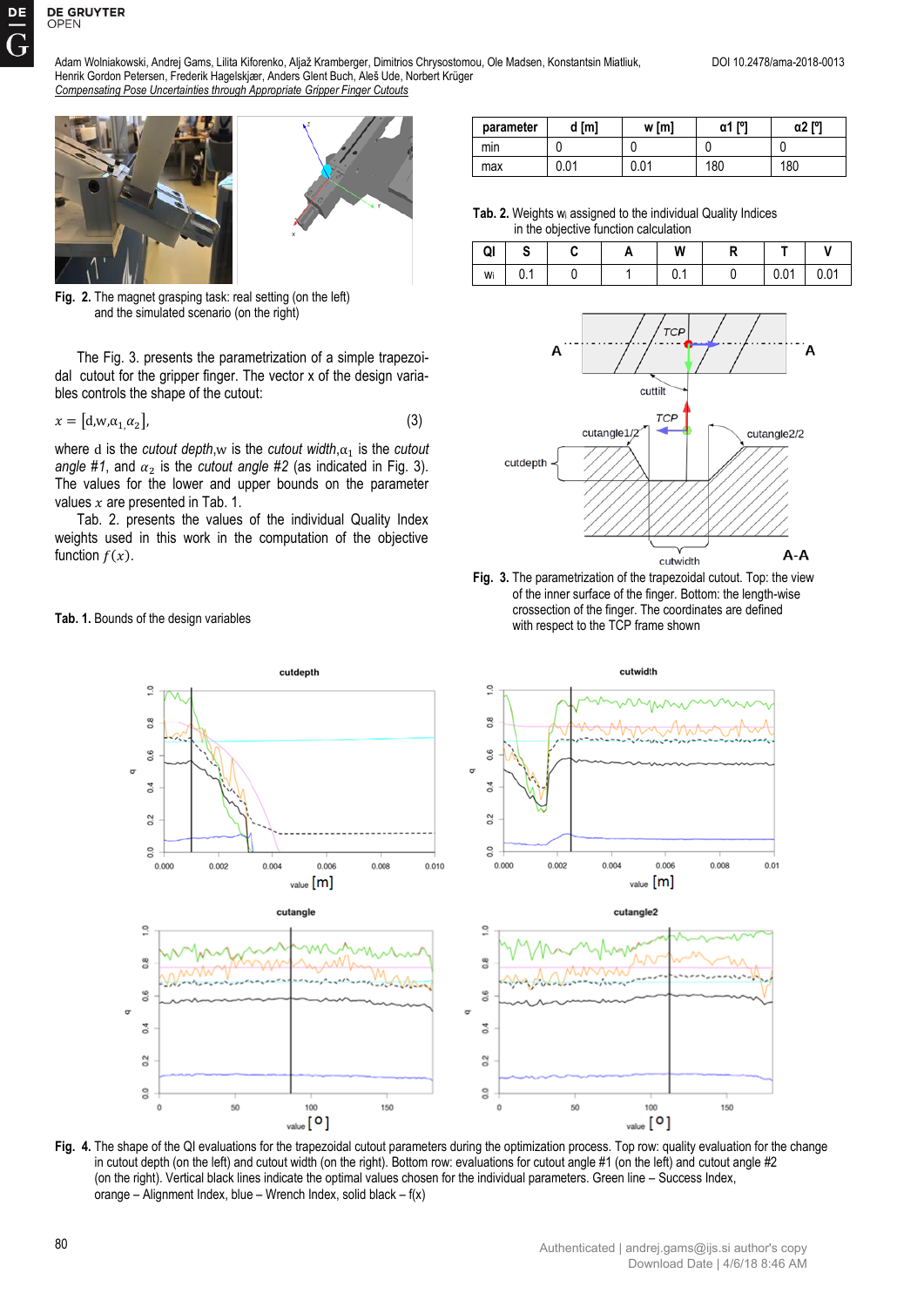

**Fig. 5.** The optimized trapezoidal cutout for the magnet object

In this work, we have used a simplified coordinate descent optimization method to find the optimal values for the design variables, by examining the shape of Quality Index evaluation functions across the slices of the parameter space. Fig. 4. presents the successive QI evaluations for the following order of parameters: cutout depth, cutout width, cutout angle #1, and cutout angle #2. The optimization criterion was to maximize in order: Alignment Index, Wrench Index, and Success Index, as reflected by the choice of weights (Tab. 2). The small weights imposed on the Stress (T) and Volume (V) objectives are in order to force the selection of a physically feasible design (in case either of these Indices equal to zero, the geometric mean would force the whole objective to 0).

The values chosen for the individual parameters of the design variables vector are:

$$
d=0.001[m], w=0.0024[m], \alpha_1 = 90[^{\circ}], \alpha_2 = 110[^{\circ}] \qquad (4)
$$

The optimized trapezoidal cutout shape found for the magnet is presented in Fig. 5.

# **4. EXPERIMENTS**

## **4.1. Setting and the protocol**

The feasibility of using simulation in order to obtain feedback used to optimize gripper designs can only be asserted if the simulation yields results comparable to those obtained from the realworld testing. After computing the optimal finger design suitable for the magnet grasping in the considered scenario, we have performed a set of experiments to confirm the validity of our approach.

We have designed a set of experiments to test whether the real and simulated grasps yield the same outcome when the reference grasp is altered with increasing offsets. Since the exhaustive exploration of the *SO(3)* pose offset space is prohibitive for such an experiment, we have decided to test and compare the offsets along the five axis of the magnet object: *y, z, Rx, Ry*, and *Rz*, where *R* indicates a rotation around the axis (see Fig. 2. on the right).



**Fig. 6.** The comparison of the real grasping outcomes (top) and the simulated results (bottom) – raw results. Green bars illustrate the percentage of successes, yellow – the percentage of misaligned grasps, and red – failures

81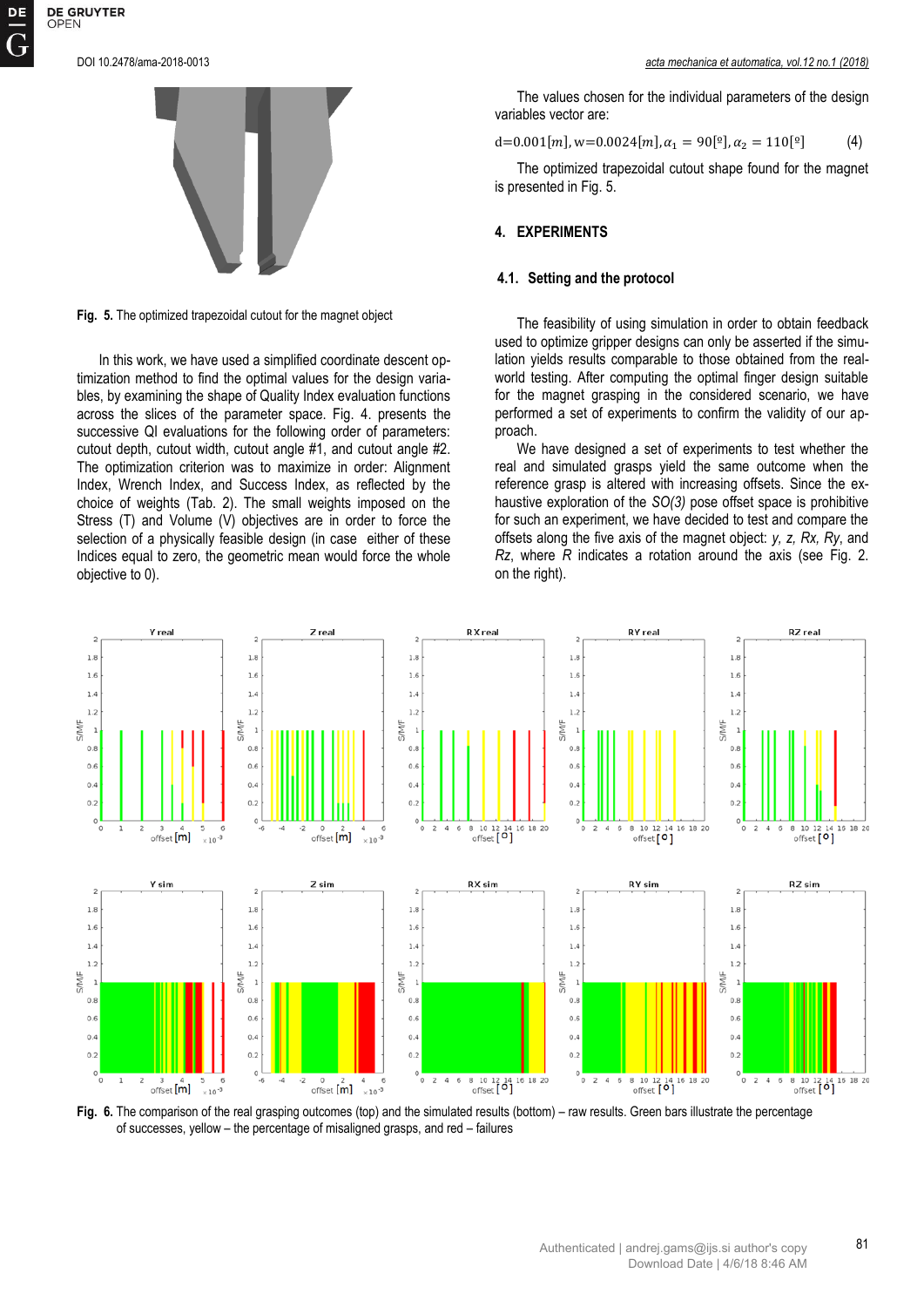**DE GRUYTER** 

OPEN



**Fig. 7.** The comparison of the real grasping outcomes (top) and the simulated results (bottom). Green lines illustrate the percentage of successes, yellow the percentage of misaligned grasps, and red – failures

## **4.2. Results**

In the course of the performed experiments, we tested the correspondence between the results obtained from simulation and from real-world testing. The ranges of the offsets tested along the selected axes and the comparison of the outcomes is presented in Fig. 6.

Because of the fundamental difference between the stochastic nature of the real version of the experiment and the deterministic nature of the simulation, and due to the disparity in the sample coverage of the offset space, it was necessary to process the raw data obtained from the testing.

Fig. 7. presents the data processed with a median filter in order to compare the probability of grasp success in both simulation and reality. The filtering was done with a window of size 1 mm for the linear offsets, and 2 degrees for the angular offsets.

The results show a decent match between the simulated and the real-world outcomes. In some of the cases (Rz) the simulation yields a more conservative limit on gripper success than realworld experimentation. This can be explained by insufficient modelling of friction and compliance in our physics engine. Additionally, some artifacts have been found in the simulation results, which are due to unknown software bugs.

# **5. CONCLUSION**

In this paper, we have presented the usage of a novel, simulation-based gripper optimization method in a real industrial grasping scenario. We first introduced and described our evaluation procedure, upon which the optimization method is based. We then proposed a gripper cutout parametrization, which we then optimized for a magnet grasping context. We then performed a set of experiments in both a simulated and the real-world setting, in order to confirm the validity of our approach. Finally, we discussed the obtained results.

The obtained results show a good match between the simulation and reality. The residual errors, and a number of artifacts found in simulation give us an indication of the issues and improvements that we still have to implement. Future work will involve the extension of presented methods, the fixing of aforementioned issues, and the implementation of compliance modelling.

#### **REFERENCES**

- 1. **Boubekri N., Chakraborty P.** (2002), Robotic grasping: gripper designs, control methods and grasp configurations – a review of research, *Integrated Manufacturing Systems*, 13, 520–531.
- 2. **Carbone G.** (2013), *Grasping in robotics*, Springer-Verlag London.
- 3. **Causey G.** (2003), Guidelines for the design of robotic gripping systems, *Assembly Automation*, 23(1), 18–28.
- 4. **Causey G.C., Quinn R.D.** (1998), Gripper design guidelines for modular manufacturing, *IEEE International Conference on Robotics and Automation*, 2, 1453–1458.
- 5. **Ceccarelli M., Cuadrado J., Dopico D.** (2002), An optimum synthesis for gripping mechanisms by using natural coordinates, Proceedings of the Institution of Mechanical Engineers, Part C: *Journal of Mechanical Engineering Science*, 2016(6), 643–653.
- 6. **Cuadrado J., Naya M.A., Ceccarelli M., Carbone G.** (2002), An optimum design procedure for two-finger grippers: a case of study, *IFToMM Electronic Journal of Computational Kinematics*, 15403(1).
- 7. **Ellekilde L.-P., Petersen H.G.** (2006), Design and test of object aligning grippers for industrial applications, *IEEE/RSJ International Conference on Intelligent Robots and Systems*, 5165–5170.
- 8. **Krenich S.** (2004), Multicriteria design optimization of robot gripper mechanisms, *Solid Mechanics and Its Applications*, 117, 207–218, Springer Netherlands.